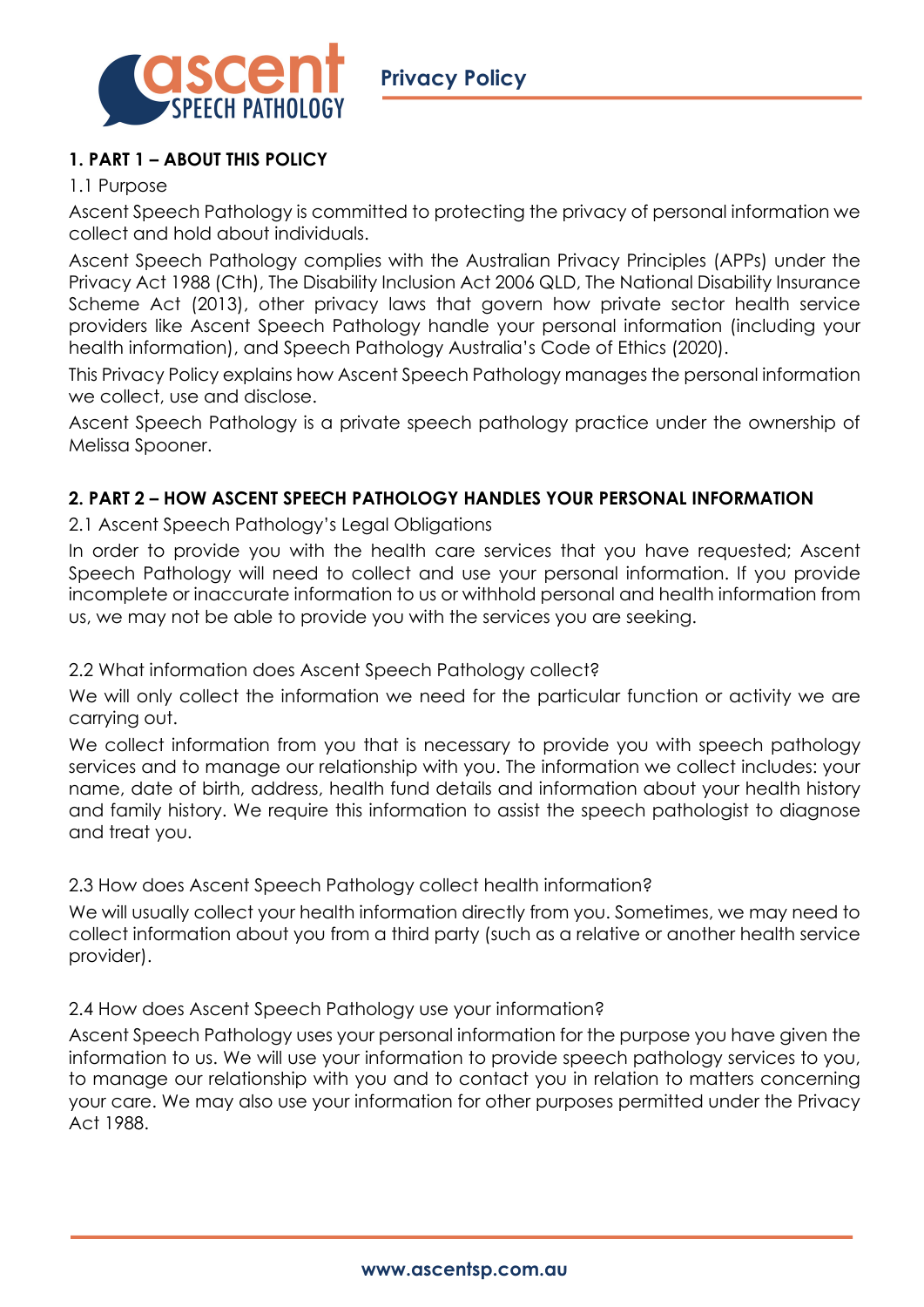

Who might we disclose your information to?

We may disclose your information to the following people:

(a) disclosure to other health professionals involved in your treatment

Your personal information will generally only be used by the speech pathologist involved in your care, however on occasion your care may be provided by several health professionals (for example., speech pathologist, occupational therapist and/or psychologist) working or consulting together. We may disclose your information to these health professionals as part of the process of providing your care and to other health professionals involved in your care.

## (b) the referrer

Ascent Speech Pathology will usually send a discharge summary to the referrer (i.e., your medical practitioner) following discharge from Ascent Speech Pathology or at other times, as required for your care.

If you do not wish us to provide a copy of your discharge summary to the referrer you must let us know. Also, if the referrer's details have changed, please let us know.

## (c) Relatives, guardian, close friends or legal representative

We may provide information about your condition to your parent, child, other relatives, close personal friends, guardians, or to a responsible person for you, unless you tell us that you do not wish us to disclose your health information to any such person.

#### Other uses and disclosures

In order to provide the best possible environment in which to treat you, we may also use or disclose your personal and health information where necessary for:

- activities such as quality assurance processes, accreditation, audits, risk and claims management, patient satisfaction surveys and staff education and training;
- invoicing, billing and account management;
- to liaise with your health fund, Medicare, NDIS, WorkCover or the Department of Veteran's Affairs and where required provide information to your health fund, Medicare, NDIS, Workcover or the Department of Veteran's Affairs to verify treatment provided to you;
- the purpose of sending you standard reminders, for example for appointments and follow-up care, by text message or email to the number or address which you have provided to us.

#### (f) Other uses with your consent

With your consent we may also use your information for other purposes such as including you on a marketing mail list, or research. Please note, however, that unless you provide us with your express consent for this purpose, we will not use your information in this way. We will not disclose your personal information to any individual who is outside Australia.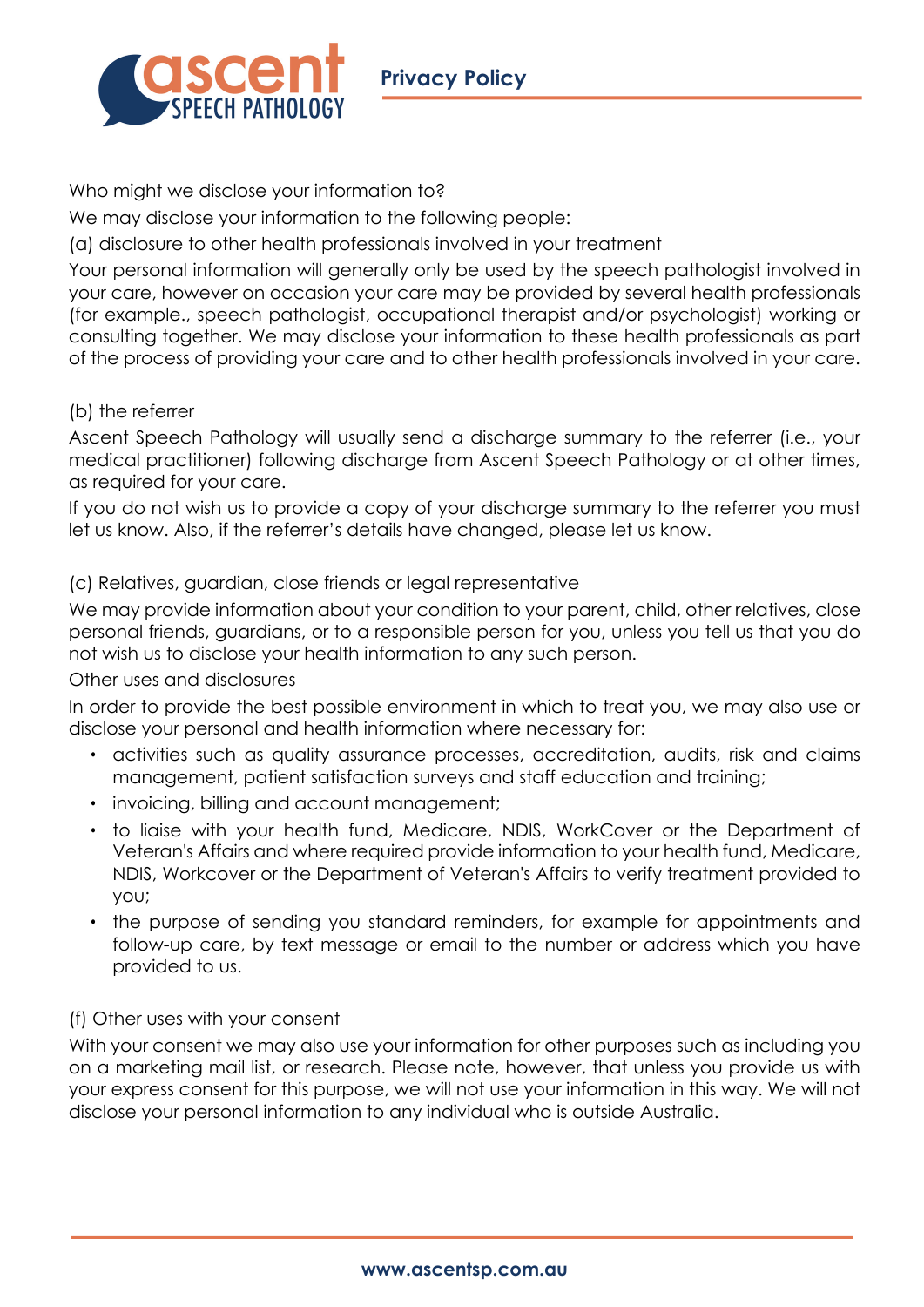

## 2.5 Access to and correction of your health information

You have a right to access the personal and health information that we hold about you. You can also request an amendment to your personal and health information should you believe that it is inaccurate.

If we do not agree to change your medical record/personal information in accordance with your request, we will permit you to make a statement of the requested changes and we will enclose this with your record.

Should you wish to obtain access to or request changes to your health record you can ask for our Privacy Officer (see details below) who can give you more detailed information about Ascent Speech Pathology's access and correction procedure.

Please note that Ascent Speech Pathology may recover reasonable costs associated with supplying this information to you.

## 2.6 Data Quality

Ascent Speech Pathology will take reasonable steps to ensure that your personal information which we may collect, use or disclose is accurate, complete and up-to-date.

## 2.7 Data Security

Ascent Speech Pathology will take reasonable steps to protect your personal information from misuse, interference, loss, unauthorised access, modification or disclosure. We use technologies and processes such as access control procedures, network firewalls, encryption and physical security to protect your privacy.

Ascent Speech Pathology will destroy or permanently de-identify any of your information which is in its possession or control, and which is no longer needed for the purpose for which it was collected provided Ascent Speech Pathology is not required under an Australian law or court/tribunal or otherwise to retain the information.

2.8 What to do if you have a complaint about privacy issues

If:

(a) you have questions or comments about this Privacy Policy;

(b) Ascent Speech Pathology does not agree to provide you with access to your personal information; or

(c) you have or a complaint about our information handling practices,

You can lodge a complaint with or contact our Privacy Officer on the details below. We will promptly review your complaint and provide a response to you.

2.9 How to contact us if you have a complaint about privacy issues:

By email: info@ascentsp.com.au

By telephone: 0450 794 371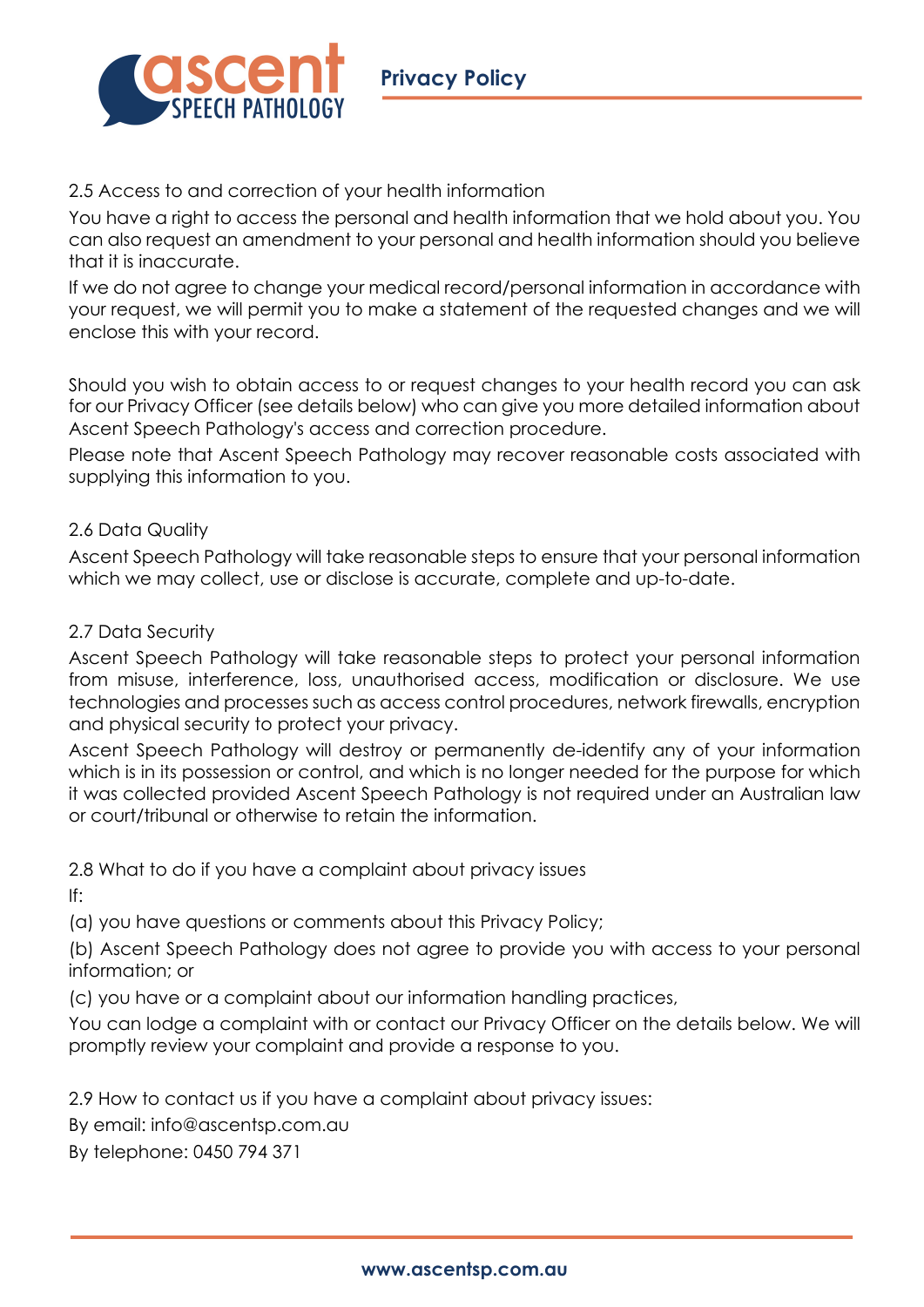

## **PART 3 – HOW ASCENT SPEECH PATHOLOGY HANDLES YOUR PERSONAL INFORMATION WHEN YOU VISIT OUR WEBSITE**

This section of our Privacy Policy explains how we handle your personal information which is collected from our website: www.ascentsp.com.au

This Privacy Policy applies to your use of our website and the use of any of the facilities on our website.

# 3.1 Collection

When you use our website, we do not attempt to identify you as an individual user and we will not collect personal information about you unless you specifically provide this to us.

Sometimes, we may collect your personal information if you choose to provide this to us via an online form or by email, for example, if you:

- submit a general enquiry via our contacts page;
- register to receive eNewsletters; or
- send a written complaint or enquiry to our Privacy Officer.

When you use our website, our Internet Service Provider (ISP) may record and log for statistical purposes the following information about your visit:

- your computer address;
- your top level name (for example, .com.,gov., .org, .au etc.);
- the date and time of your visit;
- the pages and documents you access during your visit; and
- the browser you are using.

Our web-site management agent may use statistical data collected by our ISP to evaluate the effectiveness of our web-site.

#### 3.2 Cookies

A "cookie" is a device that allows our server to identify and interact more effectively with your computer. Cookies do not identify individual users, but they do identify your ISP and your browser type.

This website uses temporary cookies. This means that upon closing your browser, the temporary cookie assigned to you will be destroyed and no personal information is maintained which will identify you at a later date.

Personal information such as your email address is not collected unless you provide it to us. We do not disclose domain names or aggregate information to third parties other than agents who assist us with this website and who are under obligations of confidentiality. You may be able to configure your browser to accept or reject all cookies and to notify you when a cookie is used. We suggest that you refer to your browser instructions or help screens to learn more about these functions. However, please note that if you configure your browser so as not to receive any cookies, a certain level of functionality of the (name of the practice) website and other websites may be lost.